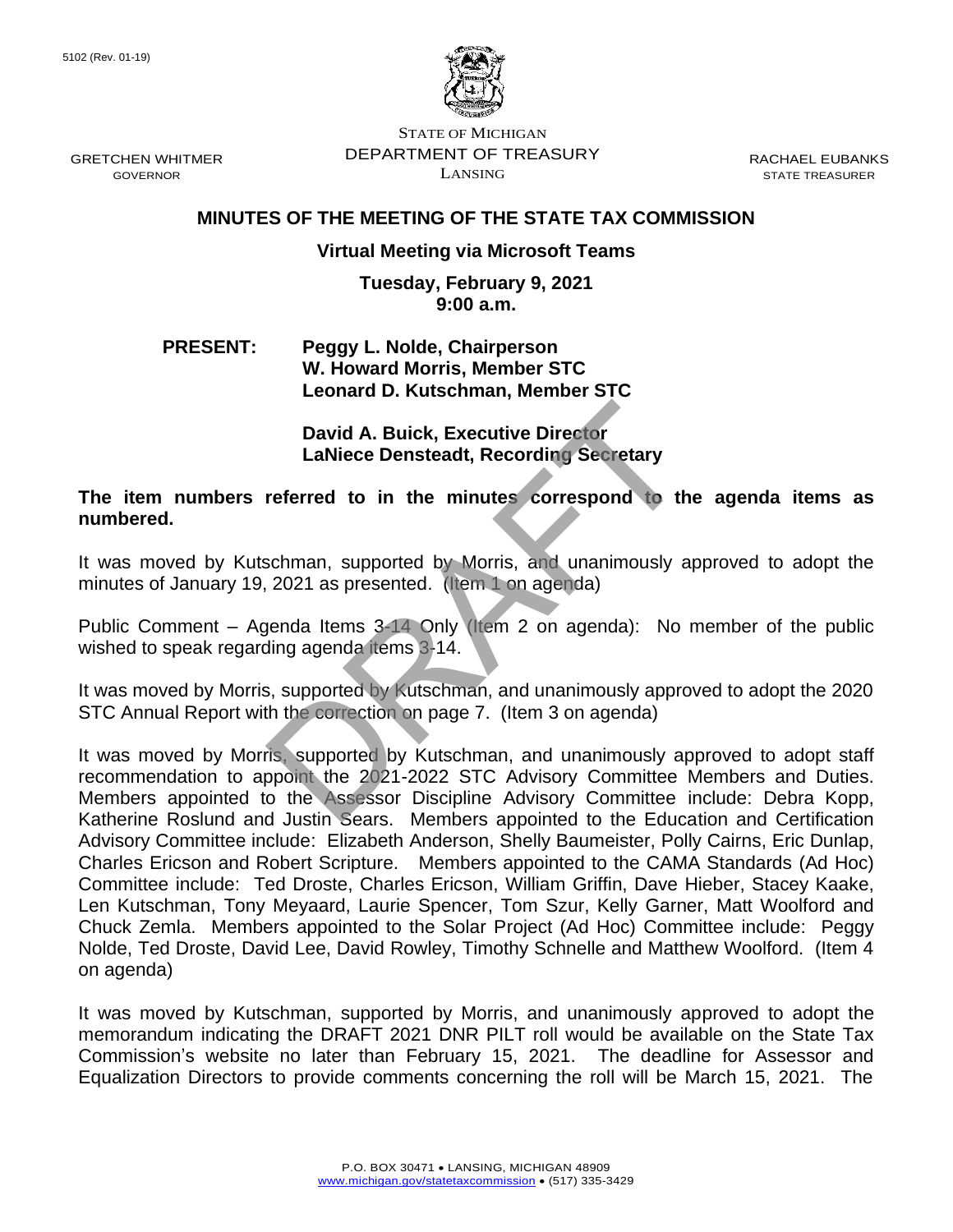2021 DNR PILT Roll (Tax Roll) is scheduled for final approval at the April 6, 2021 State Tax Commission Meeting. (Item 5 on agenda)

It was moved by Morris, supported by Kutschman, and unanimously approved to adopt the memorandum regarding Guidance for 2021 March Board of Review. (Item 6 on agenda)

The Commission received for informational purposes only an overview on the Solar Panel Ad Hoc Committee's plan to study current valuation practices for large scale projects within the State of Michigan and to develop an accurate, predictable, and uniform valuation method recommendation for the Commission's approval at their August 17, 2021 meeting. In carrying out this plan, the Commission is committed to ensuring uniform and equitable approaches to solar valuation in Michigan. The Committee will meet twice per month and the Executive Director will provide periodic updates to the State Tax Commission on the Committee's progress at the Commission's regular scheduled meetings. Individuals and stakeholders wishing to present information to the committee for consideration can email documentation and requests to present information via email directly to the Commission at [state-tax-commission@michigan.gov](mailto:state-tax-commission@michigan.gov) and are invited to participate in the public comment standing agenda segments of the Commission's regular scheduled meetings. (Item 7 on agenda) the committee for consideration can email documer<br>
email directly to the Commission at state-tax-comm<br>
articipate in the public comment standing ager<br>
scheduled meetings. (Item 7 on agenda)<br>
hman, supported by Morris, and

It was moved by Kutschman, supported by Morris, and unanimously approved Bulletin 1 of 2021 4<sup>th</sup> Quarter Interest Rates. (Item 8 on agenda)

It was moved by Morris, supported by Kutschman, and unanimously approved Bulletin 2 of 2021 Millage Requests and Rollbacks. (Item 9 on agenda)

It was moved by Kutschman, supported by Morris, and unanimously approved Bulletin 3 of 2021 MCL 211.7u Poverty Exemption. (Item 10 on agenda)

It was moved by Morris, supported by Kutschman, and unanimously approved the 2021 Millage Rollback Forms: (Item 11 on agenda)

Form 610 – 2021 Calculation of Taxable Valuations Including Additions, Losses and Totals for Units Which Were Not Equalized as Assessed in 2020 or 2021 Form 612 – 2021 Millage Reduction Fraction Computation Form 613 – 2021 Complete Millage Reduction Fraction Computation Form 614 – 2021 Tax Rate Request Form 2166 – 2021 Millage Reduction Fraction Calculations Worksheet Form 5190 – 2021 Allocation Rates

It was moved by Morris, supported by Kutschman, and unanimously approved Form 4626 – Assessing Officer's Report of Taxable Values as of State Equalization in May. (Item 12 on agenda)

It was moved by Morris, supported by Kutschman, and unanimously approved to adopt staff recommendations regarding Local Unit Requests for Approval of Percentage Reductions in Taxable Value Under MCL 211.7u. The Commission approved the requests for Pittsfield Township – Washtenaw County, City of Southfield – Oakland County and Shelby Township –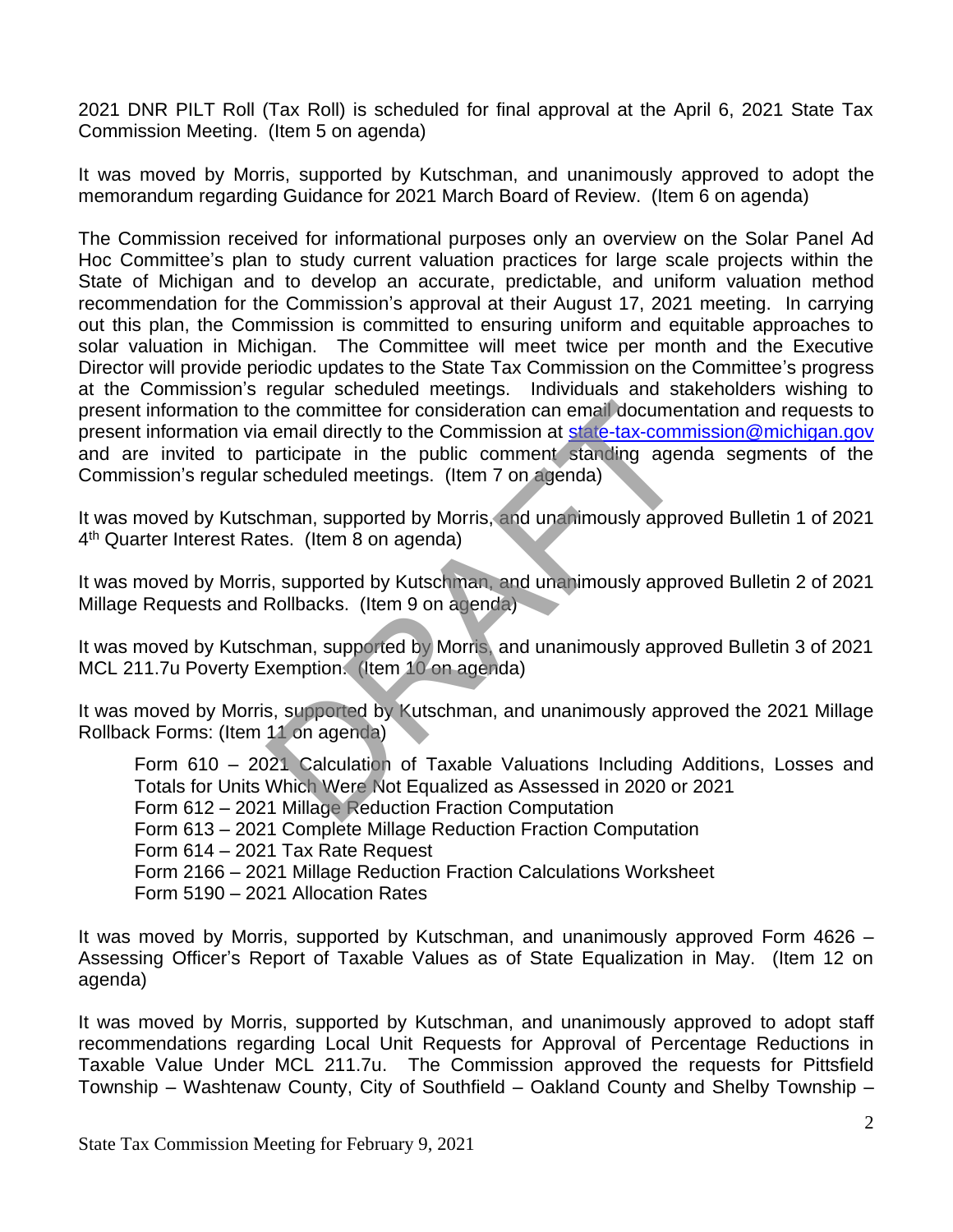Macomb County. The Commission denied the requests for West Bloomfield Township – Oakland County and City of Menominee – Menominee County. (Item 13 on agenda)

It was moved by Morris, supported by Kutschman, and unanimously approved to adopt a policy delegating authority to staff to process amended Industrial Facilities Tax Exemption, Air and Water Pollution Control, New Personal Property, Obsolete Property Rehabilitation, Commercial Rehabilitation, Neighborhood Enterprise Zones and Charitable Nonprofit Housing Property Certificates. The delegated authority allows staff to amend certificates for the following purposes: (Item 14 on agenda)

- To correct ending dates or wrong number of years due to a clerical error
- To correct spelling of a certificate holding/company name
- To correct project location address
- To correct application type
- To correct the certificate amount due to a clerical error
- To correct the State Education Tax amount of a certificate due to a clerical error
- To revise the certificate amount to include final costs.

It was moved by Kutschman, supported by Morris, and unanimously approved to adopt the staff recommendations on the **Special Exemptions Agenda**. (Item 15 on agenda) [\(Special](https://www.michigan.gov/documents/treasury/15_Exemptions_Special_Items_Agenda_715098_7.pdf)  [Exemptions Agenda Link\)](https://www.michigan.gov/documents/treasury/15_Exemptions_Special_Items_Agenda_715098_7.pdf) ertificate amount due to a clerical error<br>tate Education Tax amount of a certificate due to a<br>trificate amount to include final costs<br>thman, supported by Morris, and unanimously appre<br>the **Special Exemptions Agenda**. (Item

It was moved by Kutschman, supported by Morris, and unanimously approved to adopt the staff recommendations on the **Exemptions Agenda**. (Item 16 on agenda) [\(Exemptions Agenda Link\)](https://www.michigan.gov/documents/treasury/16_Exemptions_Agenda_715102_7.pdf)

It was moved by Kutschman, supported by Morris, and unanimously approved to adopt the MCL 211.154 petitions on the **Concurrence Agenda**. (Item 17 on agenda) [\(Concurrence Agenda](https://www.michigan.gov/documents/treasury/17_Concurrence_Agenda_715103_7.pdf)  [Link\)](https://www.michigan.gov/documents/treasury/17_Concurrence_Agenda_715103_7.pdf)

It was moved by Kutschman, supported by Morris, and unanimously approved to **postpone** the following MCL 211.154 petitions, initially noticed as a non-concurrence. (Item 18 on agenda)

## **City of Melvindale, Wayne County**

| 154-20-0362 | <b>TRIPLE CROWN SERVICES</b><br><b>REAL PROPERTY</b>                                                                                                                       | 47-001-03-0028-301 |
|-------------|----------------------------------------------------------------------------------------------------------------------------------------------------------------------------|--------------------|
|             | 2018 AV from \$764,500 to \$0 TV from \$764,500 to \$0<br>2019 AV from \$776,700 to \$0 TV from \$776,700 to \$0<br>2020 AV from \$787,800 to \$0 TV from \$787,800 to \$0 |                    |
| 154-20-0363 | TRIPLE CROWN SERVICES<br><b>REAL PROPERTY</b>                                                                                                                              | 47-002-02-0253-000 |
|             | 2018 AV from \$16,000 to \$0 TV from \$16,000 to \$0<br>2019 AV from \$24,200 to \$0 TV from \$16,384 to \$0<br>2020 AV from \$22,600 to \$0 TV from \$22,600 to \$0       |                    |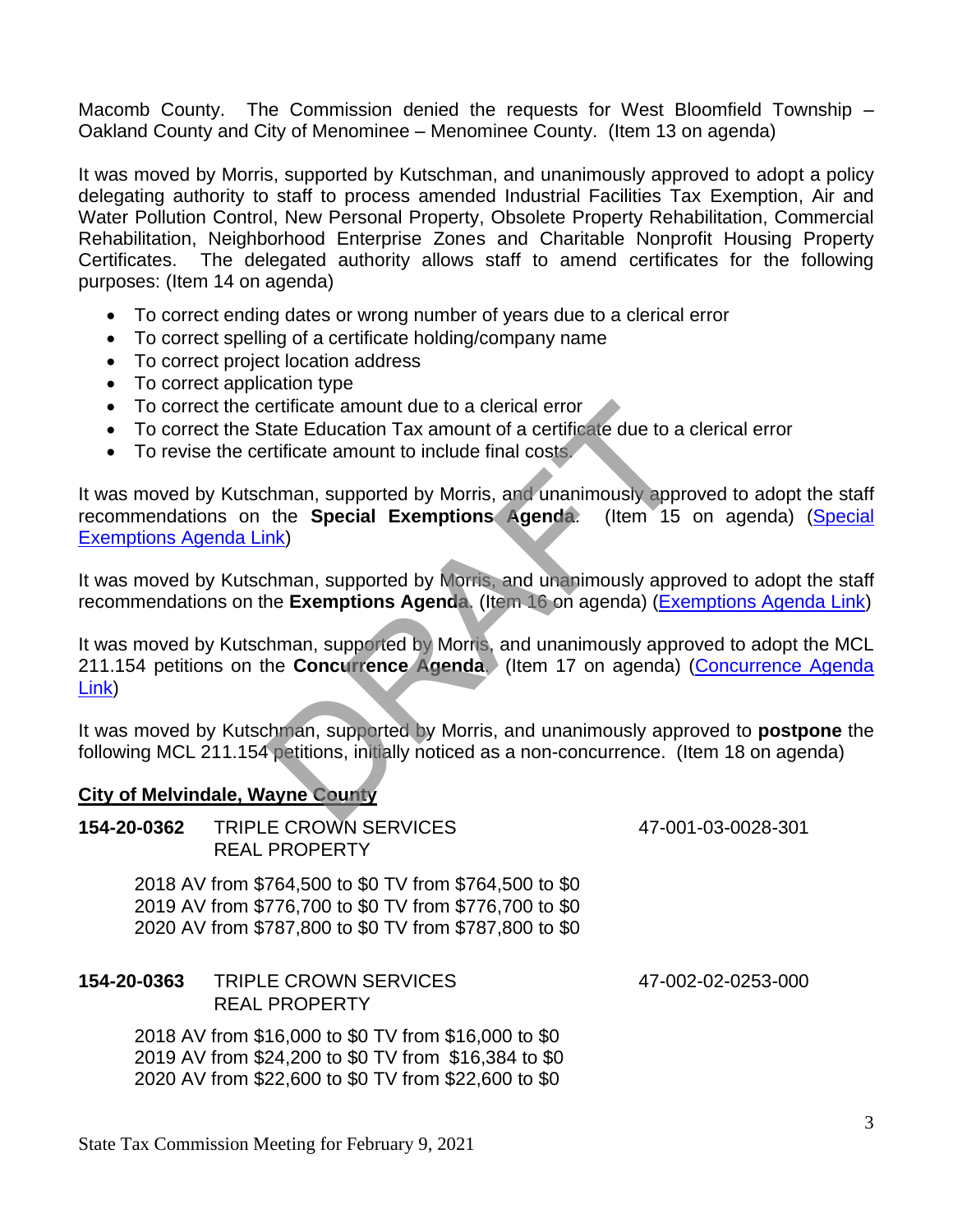#### **City of Melvindale, Wayne County**

**154-20-0379** CONSOLIDATED RAIL CORPORATION 47-003-99-0003-007 REAL PROPERTY

2018 AV from \$148,500 to \$0 TV from \$109,387 to \$0 2019 AV from \$148,500 to \$0 TV from \$112,012 to \$0 2020 AV from \$121,400 to \$0 TV from \$114,140 to \$0

It was moved by Kutschman, supported by Morris, and unanimously approved to adopt all other MCL 211.154 petitions. (Item 18 on agenda) [\(NonConcurrence Agenda Link\)](https://www.michigan.gov/documents/treasury/Agenda_-_NonConcurrence_for_Minutes_717594_7.pdf)

Public Comment (Item 19 on agenda):

Michele Oberholtzer spoke before the Commission regarding the application for a poverty tax exemption. Ms. Oberholtzer stated the following: I represent United Community Housing Coalition and we are a nonprofit in Detroit. I lead the Tax Foreclosure Prevention Division and we serve thousands of primarily low-income homeowners across Wayne County. Through our work we fill out many hundreds of poverty tax exemption applications for various municipalities throughout every year. We are watching carefully the changes in the State Law regarding this new form that has come out. I just wanted to say from the perspective of someone who fills these out on behalf of homeowners I have some concerns about the State provided form. One of the biggest conflicts that I have is that in the law it states that the State may not require someone to file income taxes. If they are not required to do so, which is sort of a circular statement, they are not required to. In any case, if you have someone with no earned income for example, they are not required to file income taxes and therefore the poverty tax exemption that the local or city provides them cannot require them to do so. That form is one of the best ways to show what one's income was for the prior tax year. The State provided form has no field asking someone to indicate what their income was during the year in question, but all of the income requirements are for the prior year. So, for example, if your income for a single person household falls below \$14,000 for example for the year 2020 then you may qualify in 2021. But if the 2021 poverty tax exemption provides no means for you to indicate what your income was then the City will have no real means to determine if your income qualified or not. The income that it does request is the current monthly income which as we know a current month is not necessarily representative of entire year nor is it necessarily representative of the entire prior year. So, this is a problem that I anticipate will cause a lot of problems and currently I am appealing to the Michigan Tax Tribunal a case very similar to this. Someone gave her social security income and the City merely multiplied that number by 12 and they said she was over the income, but she was not receiving that income until her  $62<sup>nd</sup>$  birthday midway through the year and she did not file income taxes, so her total number was never visible. One other relatively minor concern I have is that it is quite burdensome to show all of one's debts and expenses. What is your cell phone bill? What is your DTE or water bill, etc.? There is an income test and there is an asset test associated with the poverty exemption. There is no expense or debt test if someone is within the income requirements for them to then identify and produce documentation for all their monthly expenses is an undo burden. It is appropriate that someone may be able to show expenses if they exceed the income guidelines to perhaps qualify for a deviation or partial exemption but to have it as a mandatory part of the application is just wasting trees and time. Those are my comments and thank you so much. infinitive at the following: I represent United<br>In a nonprofit in Detroit. I lead the Tax Foreclosure P<br>f primarily low-income homeowners across Wayne<br>hundreds of poverty tax exemption applications for<br>. We are watching ca